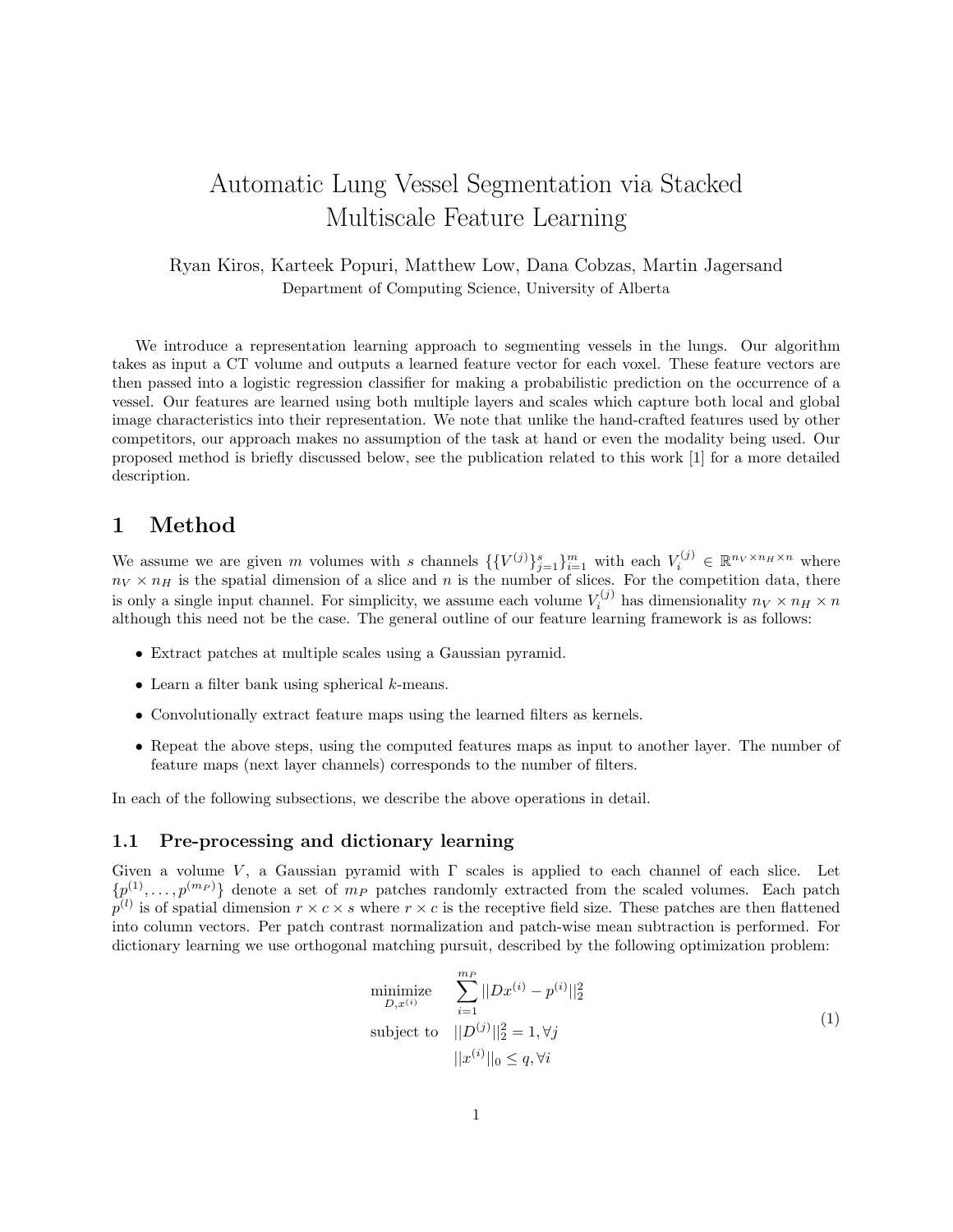

Figure 1: Visualization of our feature learning approach. Each volume slice is scaled using a Gaussian pyramid. Patches are extracted at each scale to learn a dictionary D using spherical k-means. Convolution is performed over all scales with the dictionary filters, resulting in Γk feature maps. After training the first layer, the feature maps can then be used as input to a second layer.

where  $D \in \mathbb{R}^{n_P \times k}$  and  $D^{(j)}$  is the j-th column of D. Optimization is done using alternation over the dictionary D and codes x. For all of our experiments we set  $q = 1$ , which reduces to spherical k-means. In particular, given a dictionary  $D$ , an index  $k$  is chosen as

$$
k = \underset{j}{\operatorname{argmax}} |D^{(j)}^T p^{(i)}| \tag{2}
$$

for which the k-th index of  $x^{(i)}$  is set as  $x_k^{(i)} = D^{(k)T} p^{(i)}$  with all other indices left as zero in order to satisfy the constraint  $||x^{(i)}||_0 \leq 1$  for all i. Given the one-hot codes X, the dictionary is easily updated by first solving the unconstrained problem, followed by re-normalization as to satisfy the constraint  $||D^{(j)}||_2^2 = 1$  for all j. Additional details on learning features with k-means can be found by  $[2]$ .

#### 1.2 Convolutional feature extraction

Let  $T_j^{\gamma}$  denote a volume slice of channel j and scale  $\gamma$ . Each  $r \times c \times s$  patch in  $T_j^{\gamma}$  is pre-processed by contrast normalization and mean subtraction. Let  $D_j^{(l)} \in \mathbb{R}^{r \times c}$  denote the *l*-th basis for channel j of D. We will define the feature encoding for basis  $l$  to be given by:

$$
f_l^{\gamma} = \sum_{j=1}^s T_j^{\gamma} * D_j^{(l)}
$$
 (3)

where \* denotes convolution. The resulting feature maps  $\{f_l^{\gamma}\}_{l=1}^k$  are of the same spatial dimensions as  $T_j^{\gamma}$ . The feature maps are finally upsampled to the original  $n_V \times n_H$  spatial dimension. Figure 1 illustrates our approach.

### 1.3 Stacking multiple layers

Our described setup for feature learning has involved scaling, dictionary learning and convolutional extraction. Just as the volumes slices were inputs to a first layer with s channels, the upsampled output feature maps  $\{\{f_l^{\gamma}\}_{\gamma=1}^{\Gamma}\}_{l=1}^{k}$  may be seen as inputs to a second layer but with  $\Gamma k$  channels. All the same described operations are applied a second time resulting in additional second layer output feature maps. These groups of feature maps can be concatenated together resulting in a total number of  $\Gamma_1 k_1 + \Gamma_2 k_2$  feature maps, where